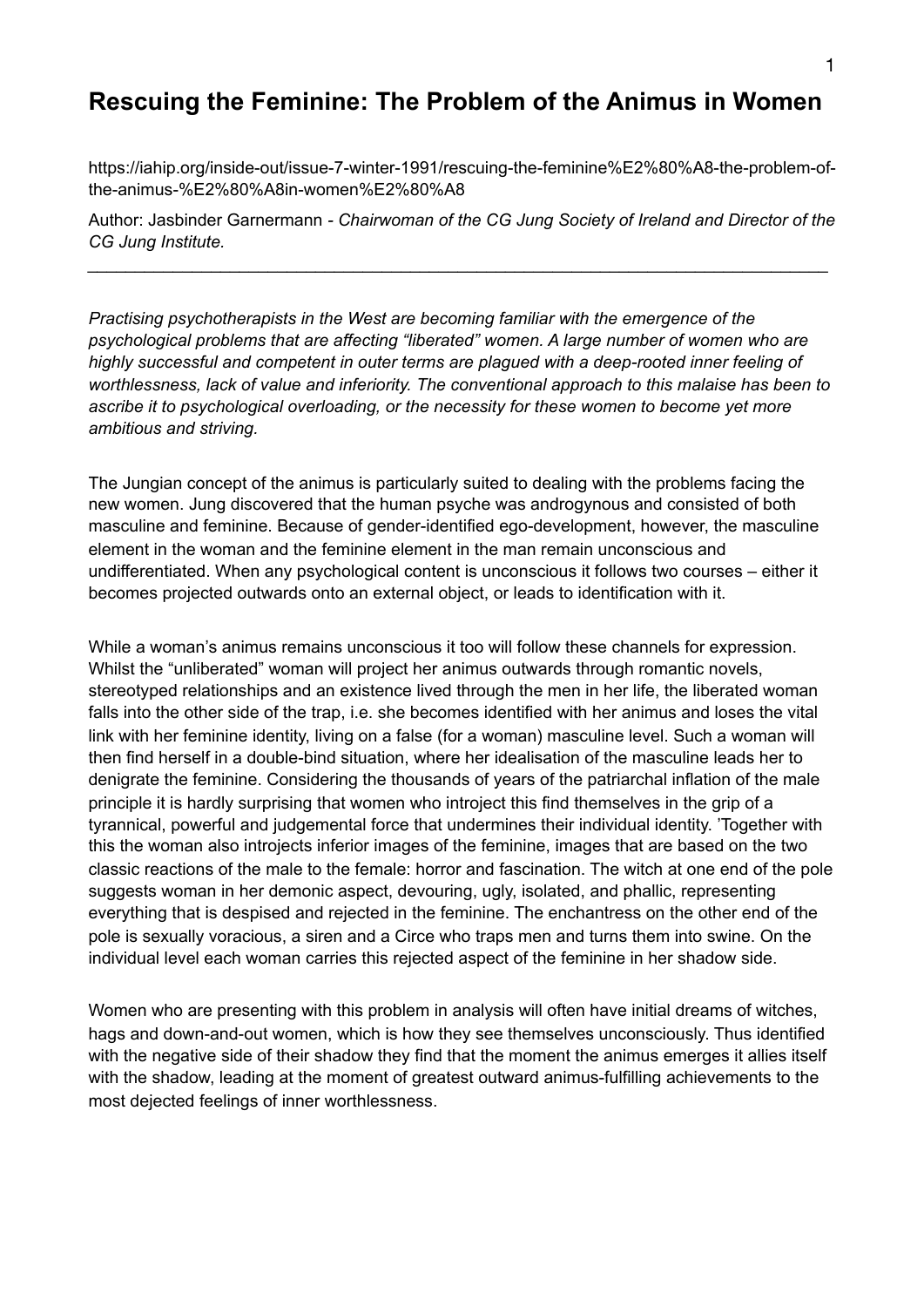#### **The Father Complex**

Because the first carrier of the woman's animus is her father the condition and force of her personal animus will be determined by the father-complex. If her father has been too strong, she will internalise the voice of judgement and critical authority. If he is too weak, she will have no opportunity for internalising the masculine and will lead a vegetative, unconscious existence, ready to serve the projections and needs of all the male forces in her life. The animus also provides a woman with the ability to question, think, and for spirituality. It must not be forgotten that the animus does have a positive role to play in the psychological development of women. When it is activated in its positive aspect, it releases positive masculine energy, focused attention, concentration and every quality associated with logos thinking, the ability to connect in consciously with what was previously unconscious. It can also be a positive "father-force", carrying encouragement, protection, principle and containment.

In dreams the animus can appear as a collective body of men, soldiers, sailors, jury, committees and other symbols of masculine authority. It can also appear as the father, brother, lover, husband, son or other male figure from the dreamer's life. More undifferentiated animus symbols includes clouds, wind, rain, thunder, penetrating phallus, animals such as snakes, bulls, horses and dogs. In its more collective archetypal force the animus can appear as a king, a warrior, a wise man as well as mythological figures such as Pan, Adonis, Dionysus, Appollo and Hermes.

Apart from the father aspect of the animus in its mantel of law, order, authority and establishment, the animus also presents itself in the unexpected guise of the trickster both on the outer and the inner plane. In this aspect, the animus is an amoral dissolute adventurer who yet performs the necessary function of releasing the woman from the tyranny of established law (father) to a life of adventure, instability and subversion. On the outer level, women often get involved with Don Juans with whom they can only enjoy a transient non-committal relationship which they can use as a tool of rebellion against an authoritarian father. On the inner level too the trickster-animus has a similar function, providing a woman with a counterpoint against the father-animus. Pan, Hermes, monkeys, goblins, dwarves, knackers, clowns, harlequins, leprechauns etc. are images of the trickster in dreams. Over a period of time, the trickster has a way of evolving from an amoral, halfhuman creature to its rightful function as a symbol of transformation and then it appears increasingly in dreams in the various guises of Hermes, ringing bells, knocking on doors, demanding attention, bearing gifts, guiding journeys, and generally being indispensable in the woman's psychological development.

It is important to keep in mind that as in any psychological process, there is no strict logical order; the analysand is having to deal with different aspects of the animus at the same time, and this will be reflected in her dreams. It will generally be well into the process of differentiation when dreams contain different aspects of the animus. When this happens, it is important to pay attention to what is presenting, allowing the woman to reclaim what is hers and reject that which is psychologically alien. A woman engaged in this process dreamt:

*"While my father, my husband and I are out of our flat, my maid has let in a 14 year old boy who had come selling sachets of herbal perfume. He needs a job as he is quite poor, and there is something very honest about him. My father sees red, and says he will only break things. But the boy assures me he is very careful and always pushes back drawers that he has opened. I have a struggle with myself, my first instinct being to listen to the better judgement of my father. But then I decide that I can find a job for the boy, he can take charge of the daily shopping for groceries."*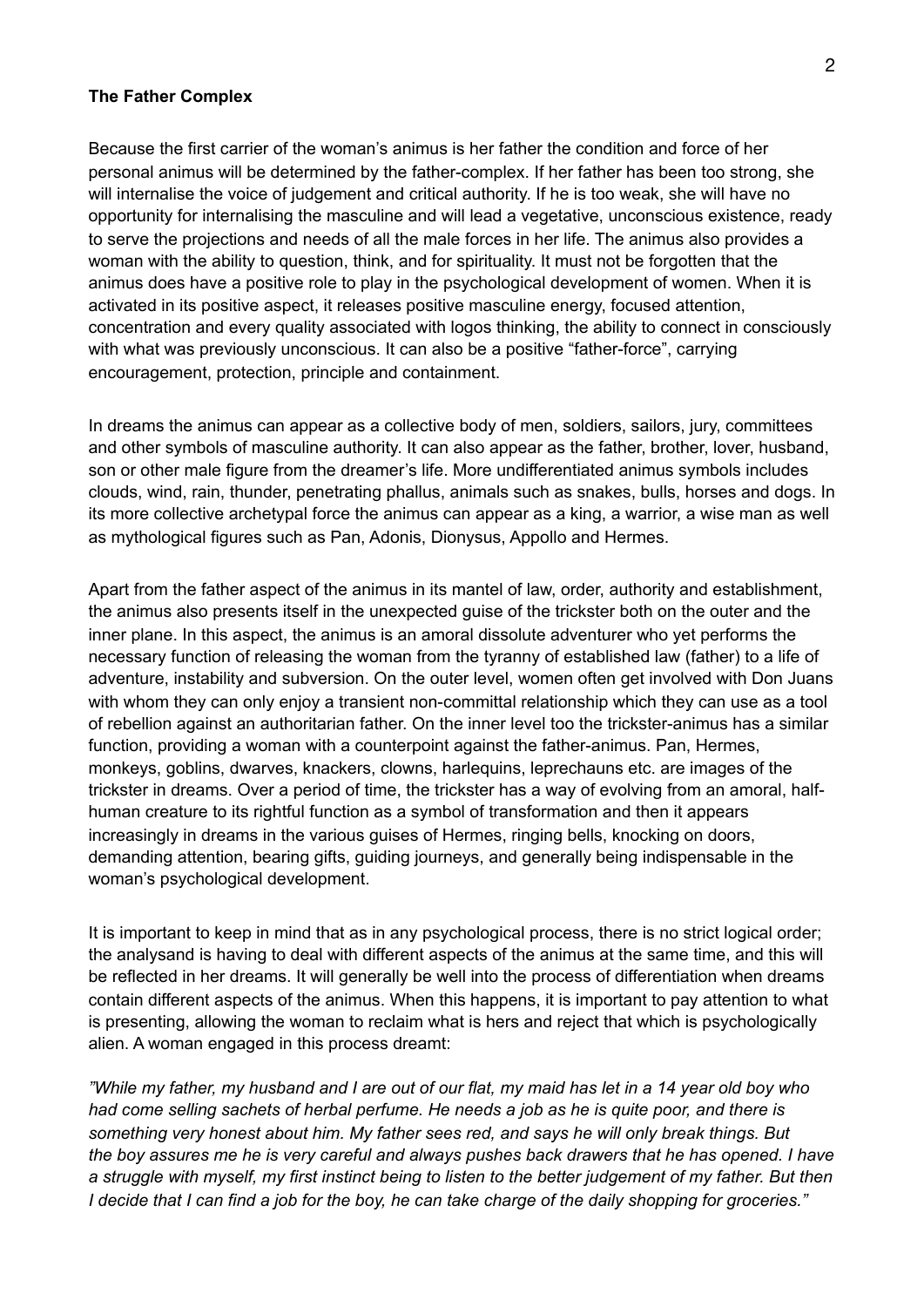The dream indicates a distinct turning point in the dreamer's struggle for liberation from an idealised father. The boy is the new emerging personal animus who will be in the service of the woman, the rightful place psychologically speaking for a woman's masculine element. Both perfume sachets and shopping indicate the feeling values, which is what the dreamer needs to balance her thinking-orientated activities. The boy is very careful to push back the drawers which to the dreamer held contents that were intimate, for instance jewellery and underwear. So this animus can be entrusted with exploring the secrets of her psyche whilst yet providing a container that is safe and private. This would be yet another function of the positive animus.

The above dream occurred about two years into the woman's analysis. Her previous dreams had consisted of negative male figures constellated both by her father-complex and her partner. In its negative aspect, the animus constellates as the inner critic, judge, sadist, murderer, evil magician and the proverbial cad who constantly informs the woman that she's ugly, worthless, stupid, and unlovable. It disrupts all the feeling-relationships of the woman, in the face of all reality "proving" to her that her partner doesn't love her. This is the inner critical voice that every woman has heard. It always strikes when something has already occurred to shake the woman or when she has been very successful, to deflate her. This inner tyrant holds complete sway and she finds herself yielding areas of her life that gave her pleasure and enrichment. Every time she tries to enjoy a welldeserved rest or treat the animus will taunt her with the accusation that she's wasting her time, she'd be better off doing something "productive".

This is the introjected father-turned-judge who lays down the laws of acceptable behaviour and feelings. It convinces us that if we go against these dictates we are letting some authority down. In the presence of this voice every woman will be made to feel like a silly little girl, who possesses no dignity in her own right.

## **The Inner Tyrant**

The classic manifestation in dreams of this inner tyrant is as a Nazi imprisoning the woman in a concentration camp. If we keep in mind that the Nazis considered themselves Ubermenchen (Supermen) we can see how apt a symbol of this inflated masculine the unconscious has chosen. Women often have dreams of trying to escape from a camp, being chased or shot at by the Nazi guards. Rapists, killers, and burglars are also common symbols. As well as violation, invasion, mutilation and dismemberment all indicate the masculine principle turned awry and attacking the feminine identity. The following is a dream of a 26 year old woman before analysis:

*"It is night-time. There is a young, beautiful homosexual man inside a military camp. Outside the military camp, under a street lamp, sits a dwarf in a wheelchair. The young homosexual man passes by. The dwarf calls him over as if asking for help. When the young man comes up to the dwarf, the dwarf pulls out a big knife and cuts the young man up in pieces."*

The violence perpetrated in this dream is on the emerging personal animus. The young, beautiful aspect of the animus has an ambiguous masculinity, i.e. he is homosexual. The young and beautiful also suggests a narcissistic quality which in fact is a reflection of the dreamer's father who suffered a narcissistic personality disorder. The dwarf is a stunted animus who is guarding the military camp and who cuts up the young animus with a huge (and phallic) knife.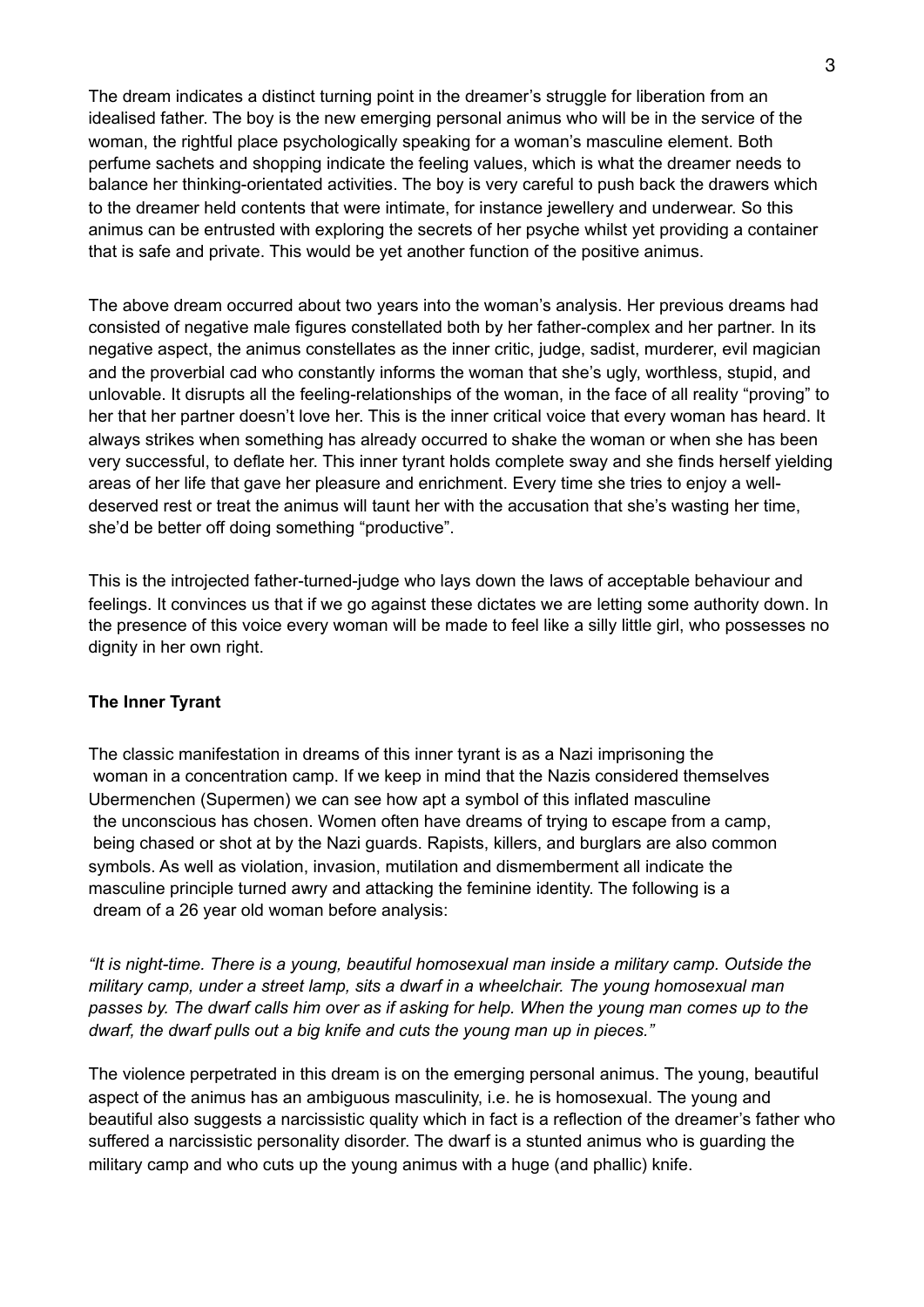The experience of sexual abuse can greatly affect the woman's introjection of the masculine. When this has been the case the analyst has to take special care to disentangle the symbolic from the literal. For instance, a woman who had been sexually molested when she was eight, as an adult often had dreams and fantasies of being attacked by several large penises. She also felt extremely uncomfortable with male physicality. During the course of the analysis the possibility that she had been abused began to emerge. In her case, the invasion by the masculine had been a literal one, and had contaminated her animus so that the animus too had turned against her. She was obsessive about her work, cut off from feeling type activities, highly successful but also with an inbuilt feeling of worthlessncss which reflected her damaged femininity. The task of therapy was to cut down the animus to size by enhancing and encouraging the feminine.

# **The Wise Man**

Another aspect of the animus is the Wise Man, the man who knows everything, whose function it is to inform, guide, teach and lead us. In its positive forms this is the archetype of wisdom. Like Moses or Solomon this man can relate to an idea in a subjective way and represents the true thinking function which is not split off, cold, sterile and objective as it is assumed to be, but passionate and original. However, if the woman identifies with the wise man archetype, she can become totally, and dangerously, caught up with the ideal way to be, invaded by the "spirit-father". She will then seek achievement in masculine spiritual and cultural terms seeing herself as a sybil, a genius or a pure unearthly angel untainted by the blood and flesh of her feminine identity. Or she could live out this fantasy vicariously, through serving as the anima of some great man.

Identification with any aspect of the animus, negative or positive, incurs the enmity and wrath of the Great Mother archetype (the mature feminine) which turns negative and appears in the woman's dreams often as a witch, devouring, malignant. The negative great mother can also manifest in physical symptoms such as irregular menstruation, amenorrhoea and fertility problems.

High-achieving, animus-possessed women can also suffer from compulsive disorders such as bulimia or anorexia nervosa. Because of the lack of a strong female matrix, the body is attacked by the negative animus, and the woman becomes split off from the feminine. Women who suffer from these disorders will in fact often acknowledge that it is their own femininity they are attacking, and will often say that it is an internal dictator who drives them in such a regimented and forceful way to the brink of death. Angelyn Spignesi, in "Starving Women" (1) quotes an analysand who describes the "morbid urge which rules her" as "an enemy, a man with a drawn sword, or an armed man who surrounds me and stops me whenever I try to escape his domination."

The animus possesses such extraordinary power within the woman's psyche because it is an archetype. It is impersonal, inhuman and autonomous. If we don't relate to it and allow it a conscious channel, it can obliterate the ego-identity. It has a life of its own, which is not under human control. Barbara Hannah pointed out that the animus jumps in whenever the feminine ego is not functioning, choosing and discriminating. Emma Jung wrote that women have need for the spiritual. When this need is denied, the animus appropriates the Self.

Jung, in the Visions Seminars (2), wrote that "the animus is a very greedy fellow, and everything that falls into the unconscious is possessed by it. He is there with open mouth and catches everything that falls down from the table of consciousness….if you let some feeling or reaction get away from you he eats it, becomes strong, and begins to argue " So becoming more conscious of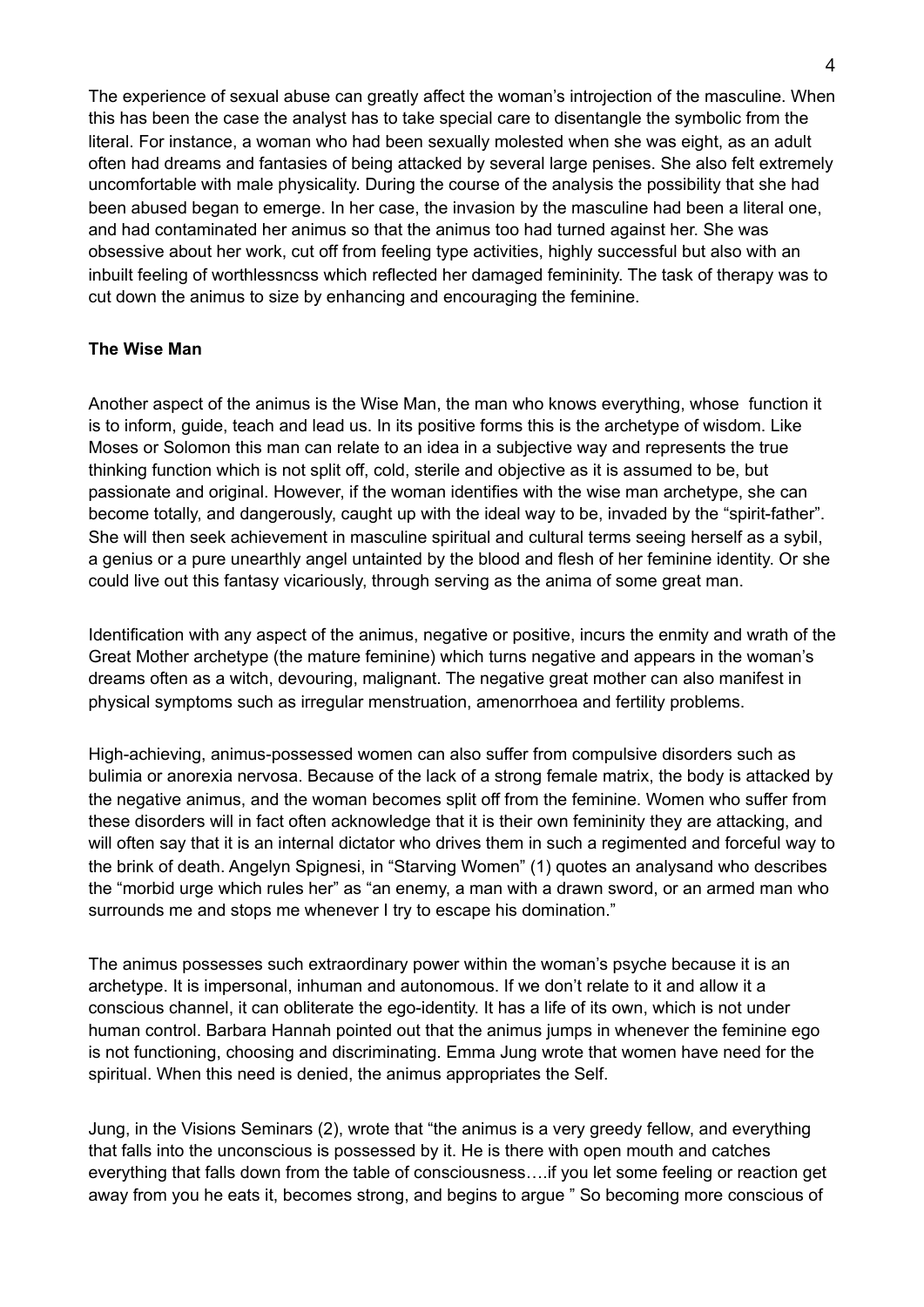her thoughts, feelings and values is crucial to the woman. This is particularly so as regards hurt feelings which if not expressed in a related way, can turn into animus attacks. These attacks take the form of being caught or possessed in a spiral of rage, which gathers, momentum and leads us on to say the most appalling things. The animus can damage marriage or close relationships by cutting off the feeling function, and also by unconsciously engaging the man's anima. When the anima and animus begin to argue they are fed by a store of suppressed feelings of anger, resentment, envy, power, coldness and fear, each fed by the parental complexes of the partners.

# **Redeeming the Personal Father**

In dealing with the problem of the animus the therapist will first have to deal with the father, since the main problem of the animus is constellated by the father-complex. The woman's main task in this process is to redeem her personal father, or rather her inner relation to her father. By attempting to see her father in both his dark and light side she can get out of the trap of being caught in opposite sides of a spectrum which is what gives a complex its force. The dark side of the father consists of anger, lack of control and incompleteness, the positive side offers power, generosity and creativity. But as long as the woman is caught in an idealised/rejecting pole she will be disowning elements of her own psyche. Being whole also requires the withdrawal of projections by reclaiming the parts of ourselves that we have projected externally. Because the father also represents authority and something, by rejecting him the woman is also rejecting her own authority.

If the woman's attitude to her father is too idealised on the other hand, it will have the effect of cutting her off from her own professional capabilities. She will only be able to succeed on her father's terms, and will have great difficulty in accepting and developing her own talents. They will always appear slightly inconsequential to her. Too positive a relationship to the father can also prevent the woman from having a real relationship with another man, as any prospective partner will be compared to the idealised father and inevitably found wanting. To internalise the father principle, the woman then has to break the idealised transference to her father by acknowledging his negative side.

Linda Schierse Leonard, writing in "To Be a Woman" (3) says that "ultimately, redeeming the father entails reshaping the Masculine within, fathering that side of ourselves. Instead of the "perverted old man" and the "angry, rebellious boy", we need to find the Man with Heart, the inner man with a good relation to the Feminine."

The emergence of this man with heart was signalled for an analysand in the follow ing dream:

*"A friend of my partner's called Sweetman has called on me. He has a briefcase in one hand and a doll in the other. He says that the doll had gone bald but he had transplanted hair back onto its head. He never went anywhere without it now."*

The bald doll represents a sterile logos, thinking without heart. One is reminded of Yeats' "Bald heads forgetful of their sins". By restoring hair, Sweetman restores to it the crowning glory of the feminine. This is the man who is sweet, who has found a balance between the masculine and the feminine. Now he never goes anywhere without the feminine.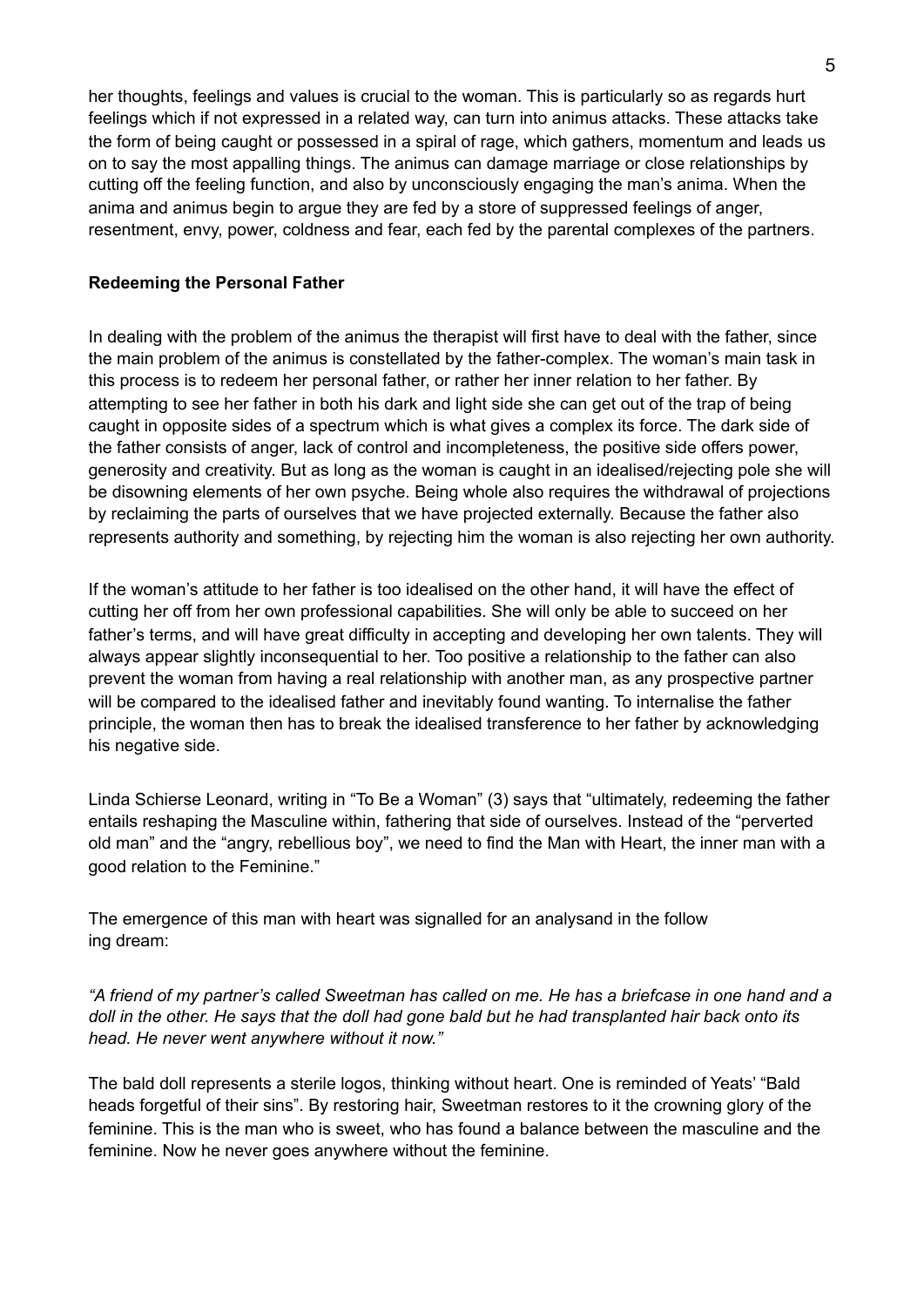Of course the integration with the feminine is still only in its formative stages, since it appears as a doll, but its a start and this analysand's subsequent dreams show how the doll becomes a flesh and blood woman, a positive shadow figure who is "at her side".

## **Strengthening the Feminine**

Apart from redeeming the father and the masculine the woman, in her efforts to humanise the animus, also has to strengthen the feminine within her. This means not only restoring value to the feminine in the face of patriarchy and her own rejection of the feminine but also to acknowledge her female ancestors. Modern woman, in order to free herself from the shackles of subservient femininity also rejects her mother and the collective archetype of femininity. The conscious separation from the mother's model of life and marriage also separates the woman from the emotional and instinctive part of herself. So an intrinsic part of the healing will be to develop a strong feminine container, which can reconcile the woman to her nurturing, receptive, biological identity.

The therapist's role is crucial to this process in providing a safe maternal container. The unwary therapist can worsen matters at this stage if he/she has political feminist views which are concerned with liberating women from the feminine rather than liberating them to be feminine. Counselling the animus-identified woman who secretly feels inferior to be more assertive and ambitious is the worst possible thing. In fact, the therapist has to make it possible for the analysand to be more receptive, intuitive and feeling.

Rituals are particularly good for grounding in the feminine. Anything that the patient relates to is valuable e.g. drawing, sculpting, clay-modelling, dancing, knitting. It enables the patient to act out the boundaries outside that she's trying to create inside. Rituals provide containers which allow one to play within a pattern. Acting them out can be tremendously healing. I have found rituals to be of particular help to women suffering from eating disorders.

Women should also be warned against sacrificing their personal instincts and feelings for an ideal, an achievement or external goal, a particularly strong temptation for the conscious female. Animus, being very goal-oriented keeps woman on the move. Whenever this voice dictates, women should try and resist it, by taking time off or treating themselves. Humour can quickly restore a sane perspective, deflating the pompous self-importance of the animus. Indulging oneself in trivialities too can be very healing. One woman, in the grip of her animus, dreamt that she was in a large store in Grafton Street looking at little trinkets. She then bought a perfume called "Sweet Nothings". The dream was a gentle hint to pay more attention to the sweet nothings of life.

Caught in the grip of the animus, a woman feels cut off from precisely the sweetness of life. Activities that help us to use our feeling function of relatedness are perhaps the best antidote to the grip of the animus. Taking time off to play with the children, giving attention to a pet, cultivating a garden, these are all activities that centre around nurturing life. They have to be undertaken in a very deliberate manner, even though this might seem unspontaneous at the time.